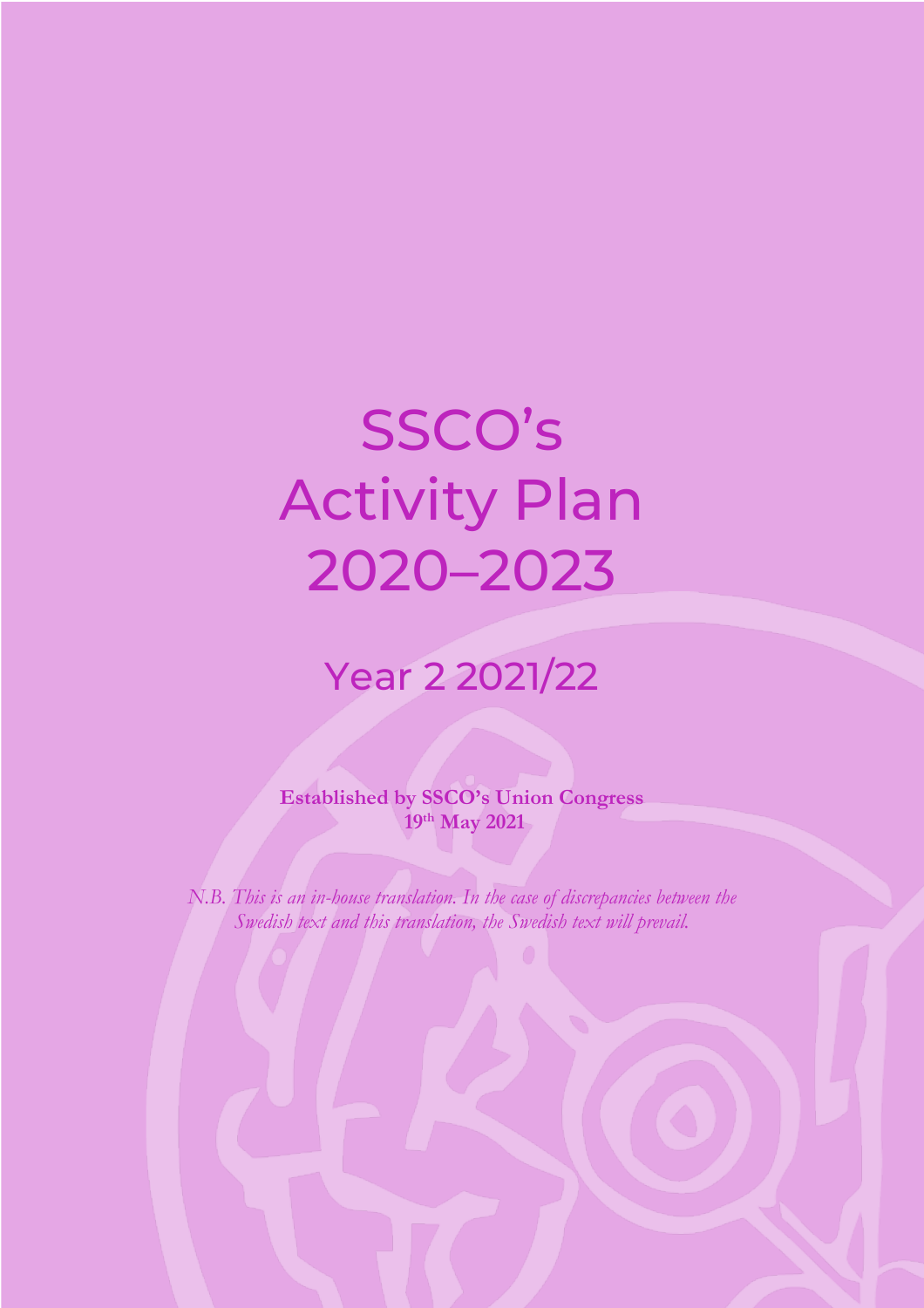

### About this document

The Activity Plan is the ground for realisation and evaluation of the organisation's activities. The Activity Plan shall clearly demonstrate SSCO's ambitions, membership value and long-term goals. The document is written so that major changes do not take place annually in order to create continuity and predictability for our member unions.

The Activity Plan for 2020-2023 shall be established annually by the Student Council in May with special efforts for each activity year. The continuity in the design of the document also makes it easier for the member unions to submit proposals for special initiatives themselves and thereby creates an activity plan that is current and relevant for all student unions of Stockholm.

# SSCO's mission

"SSCO's purpose is to safeguard the common interests of the affiliated unions and its members, to organise and strengthen the cooperation between the unions and to represent Stockholm's students and student unions as a co-operation organisation for the Stockholm union region."

- *Statues for United Students of Stockholm*

# Organisational conditions for SSCO's goal fulfilment

In order to be able to fulfil the activity plan and implement the Union Congress' decisions, it is required that SSCO is an organisation in financial and organisational stability. The board shall pay special attention to handover routines, work environment and equality, division of responsibilities, transparent and open recruitment processes and contact routes between student unions and the organisation.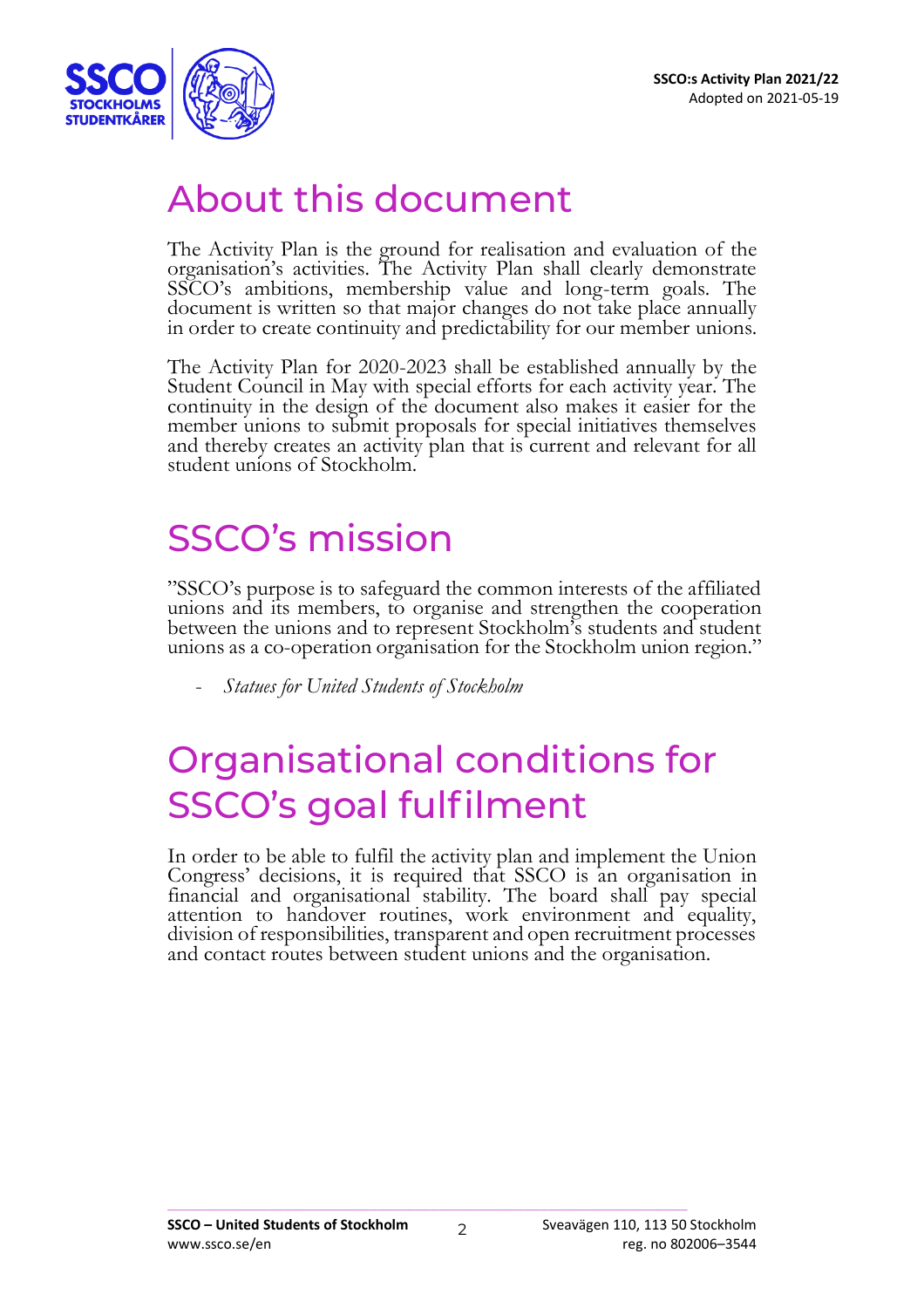# Part 1 Political 96 influence

UDENTY

Adopted on 2021-05-19

**DDU** 

 $\mathcal{L} = \{ \mathcal{L} \mid \mathcal{L} \in \mathcal{L} \}$  , where  $\mathcal{L} = \{ \mathcal{L} \mid \mathcal{L} \in \mathcal{L} \}$ 

**SSCO – United Students of Stockholm** Sveavägen 110, 113 50 Stockholm www.ssco.se/en reg. no 802006–3544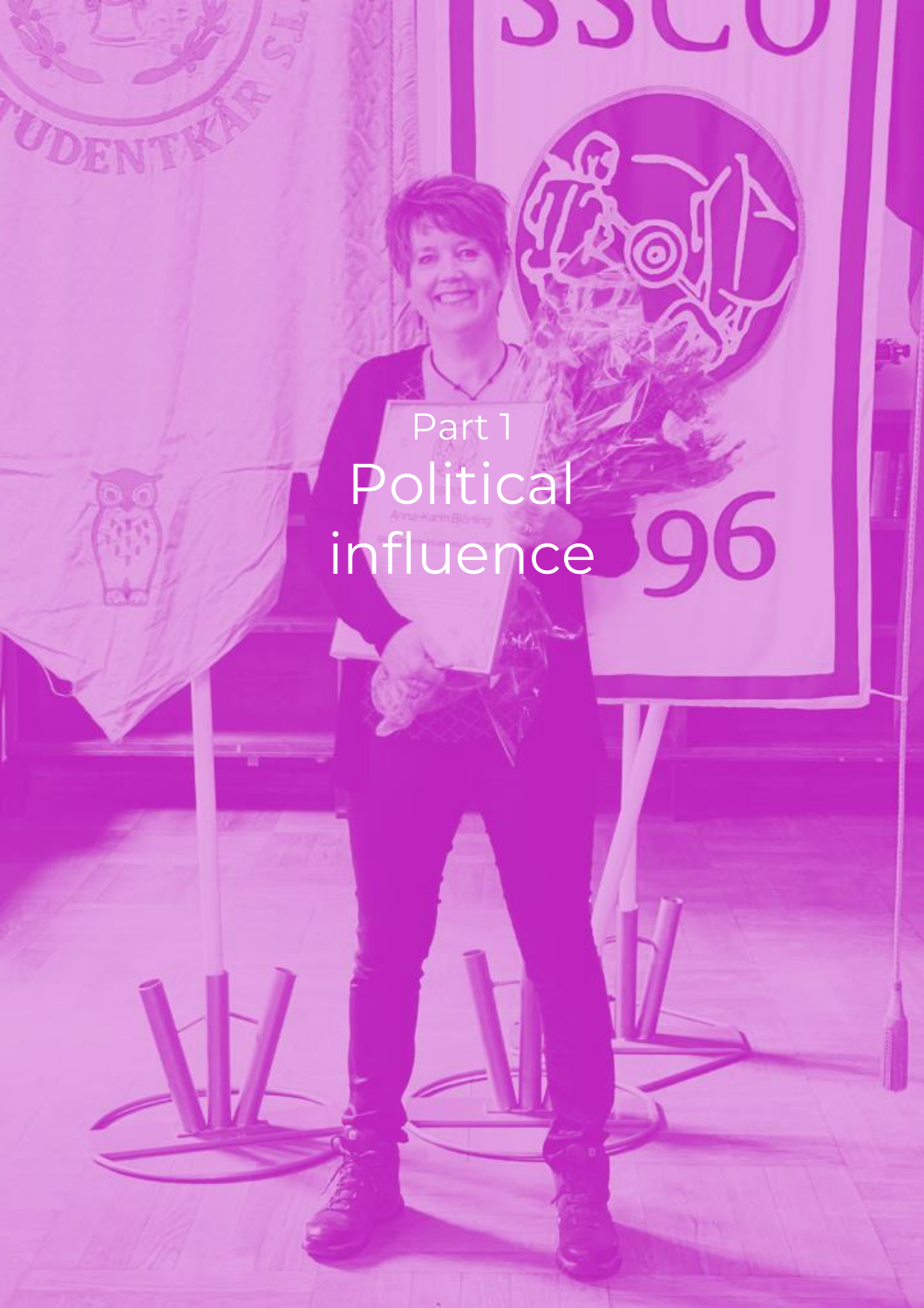

# Strategic goals

- 1. SSCO is the natural voice for questions about students' housing, finances, and health in the Stockholm region.
- 2. SSCO's politics is developed by and established by the member unions.
- 3. There are good conditions for being a student in Stockholm.

# Political initiative 2021/22

### Student housing for the student wallet

There are nearly 100,000 students and PHD students attending our various universities and colleges in Stockholm, but barely 20,000 student accommodations are available in the whole region. The student housing built today will require students to have a job alongside their studies, and the current sublet- ting regulations means that the subletting market is both expensive and unsafe. Stockholm's students demand student housing for the student wallet.

### Day-to-day operations

SSCO's political work is based on three core areas: students' housing, students' finances, and students' health.

#### Debate-creating

SSCO shall actively work to create debate in relevant topics for Stockholm's students and student unions and shall in this work regionally and nationally to make their needs and conditions visible at their universities and in their lives.

#### Networking

SSCO shall be the natural unifying student voice in Stockholm and actively elevate the students' perspective within our networks and potential networks. This means constantly being up to date on issues that benefit Student Stock- holm, attending relevant contexts and creating collaborations with parties that are important for our mission.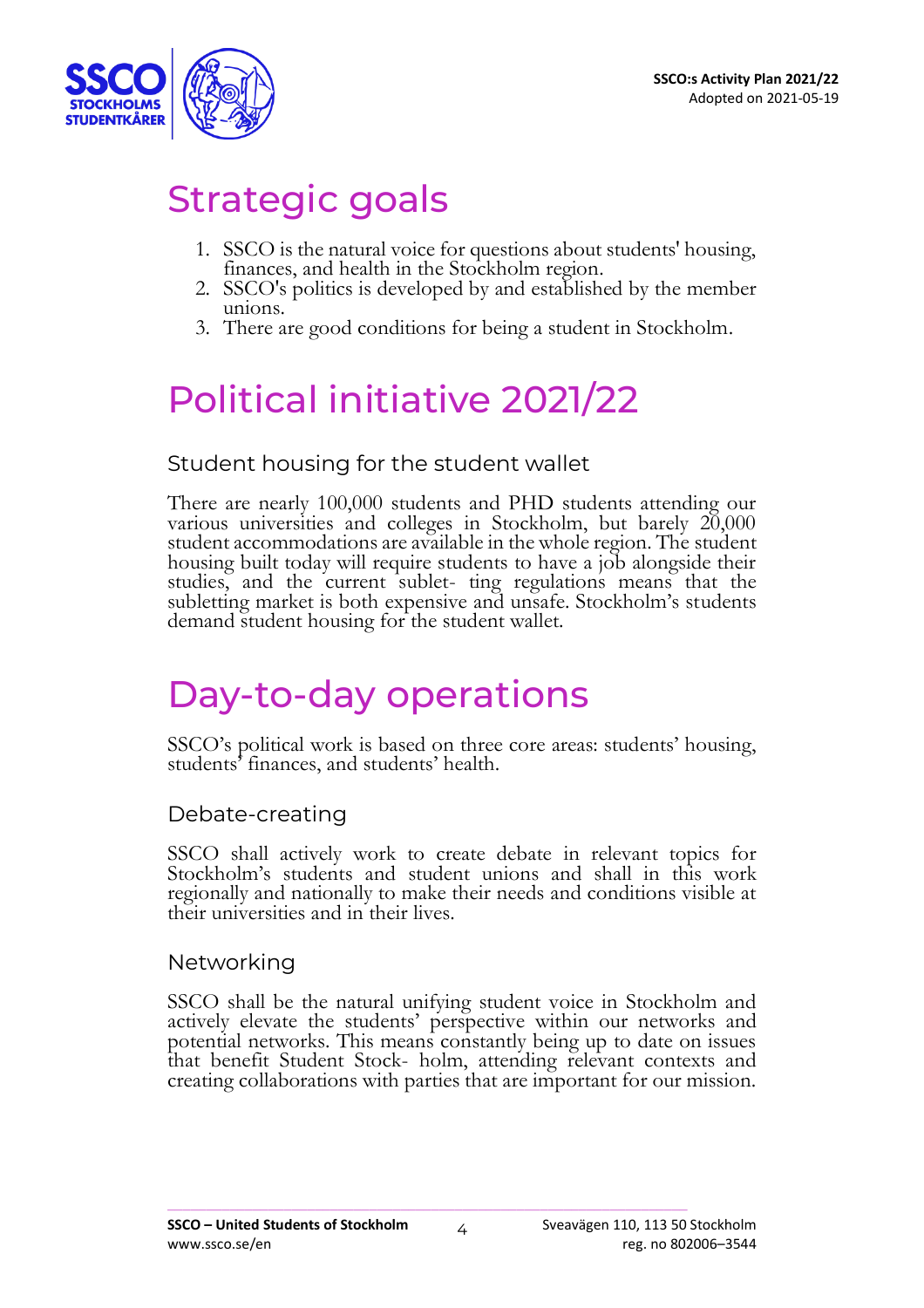

### Stockholm's student budget

Stockholm's student budget is a tool to shine a light on students' financial conditions in Stockholm. SSCO will compile this budget annually and use it in our political work to turn the capital into a simpler and cheaper place of education.

#### The Almedalen and Järva weeks

SSCO shall use the Almedalen week and Järva weeks as arenas to highlight the needs and conditions of Stockholm's students and our member unions.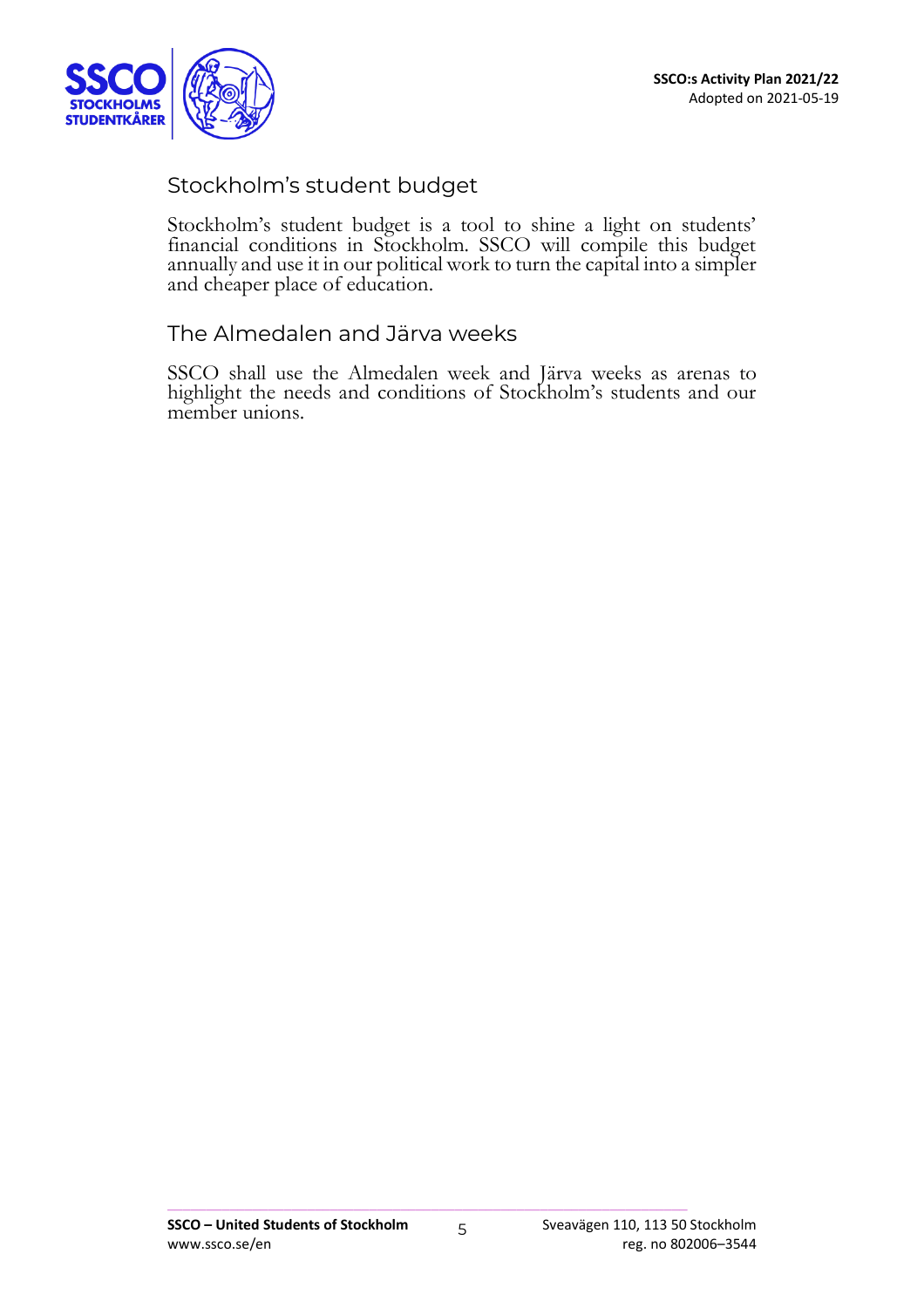Part 2 Study social activities

 $\vec{A}$ Ölta

**SSCO:s Activity Plan 2021/22** Adopted on 2021-05-19

 $\mathcal{L}^{\mathcal{L}}$  , and the simple  $\mathcal{L}^{\mathcal{L}}$ 

**PRAIN** 

**SSCO <b>A UNITED STUDENTS of Stockholm** Studies 110, 113 50 Stockholm where  $\mathcal{L}_{\text{max}}$  is  $\mathcal{L}_{\text{max}}$  and  $\mathcal{L}_{\text{max}}$  and  $\mathcal{L}_{\text{max}}$  and  $\mathcal{L}_{\text{max}}$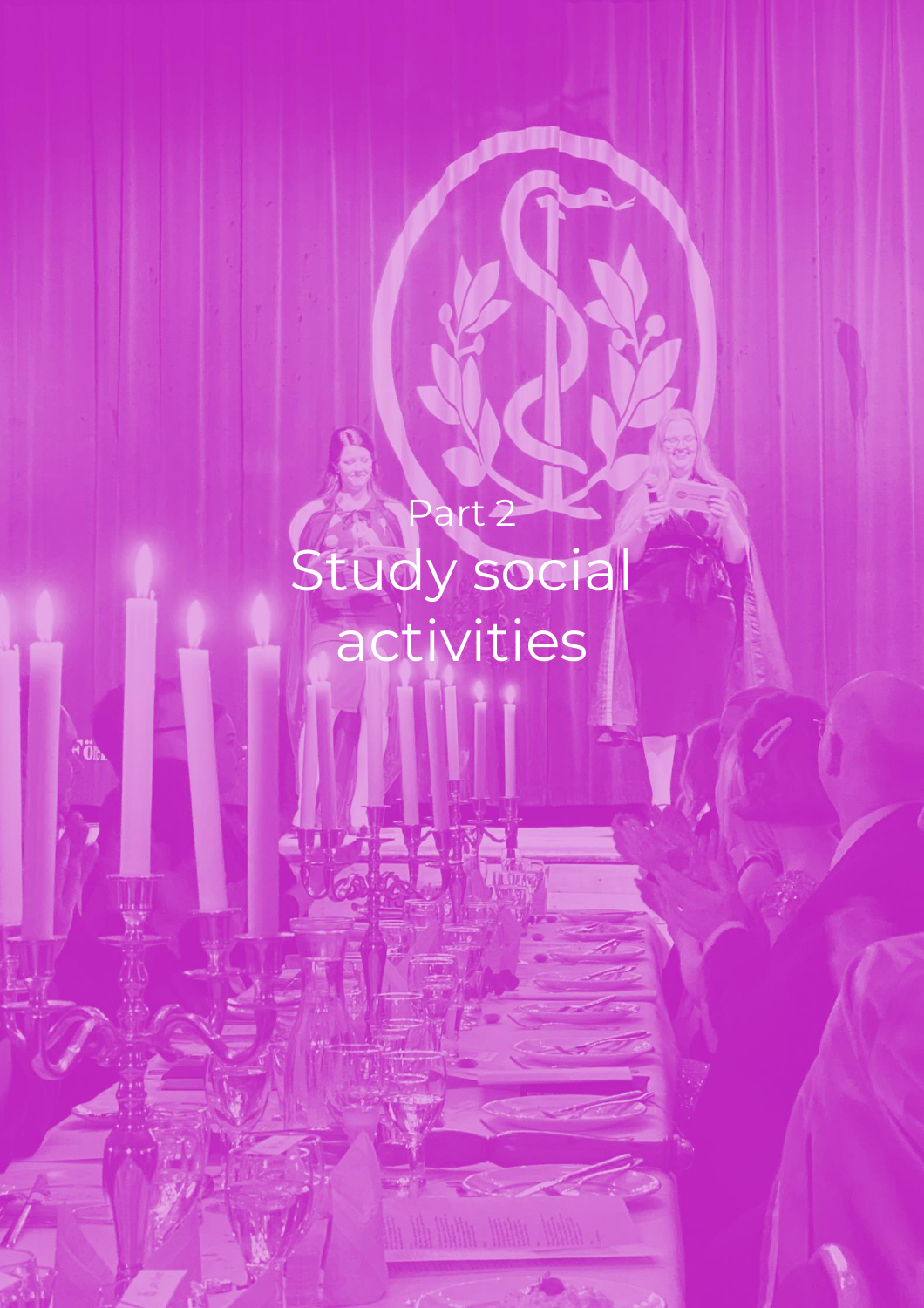

# Strategic goals

- 1. Stockholm is considered a leading and vibrant student city.
- 2. Stockholm's student life is leading in matters of inclusive and inspiring meeting places.
- 3. There is good co-operation between the student organisations and continuous exchanges between them.

# Study social initiatives 2021/22

### An entry to all of student stockholm

From the beginning of the millennium and onwards there was a separate, Stockholm based membership card for Stockholm's student unions, which thereby was more adapted to the needs and wishes of Stockholm's students, rather than the national alternatives available today. Such a card could also mean the opportunity to open up student pubs and events for the students of the city, and to promote new meetings. SSCO will, during this activity year, investigate the possibility of reintroducing this card, and what benefits that could raise for Stockholm's students.

### Day-to-day operations

#### Students' Walpurgis celebration

In 1894, the students held their spring welcome speech for the first time on Sollidenscenen at Skansen, a tradition that has now been going on for over 100 years. SSCO shall continue to coordinate Stockholm's student unions' joint standards and in connection with this event elevate Stockholm as a student city.

#### The Nobel banquet

Since the beginning of the 20th century, Stockholm's student union have been an obvious part of the Nobel Banquet, with their flags and stands and as marshals. SSCO shall continue to coordinate Stockholm's student unions' joint standards, strengthen the ties between SSCO and the Nobel Foundation and, in connection with the Nobel Banquet, elevate Stockholm as a student city, in the case there is an event in 2021.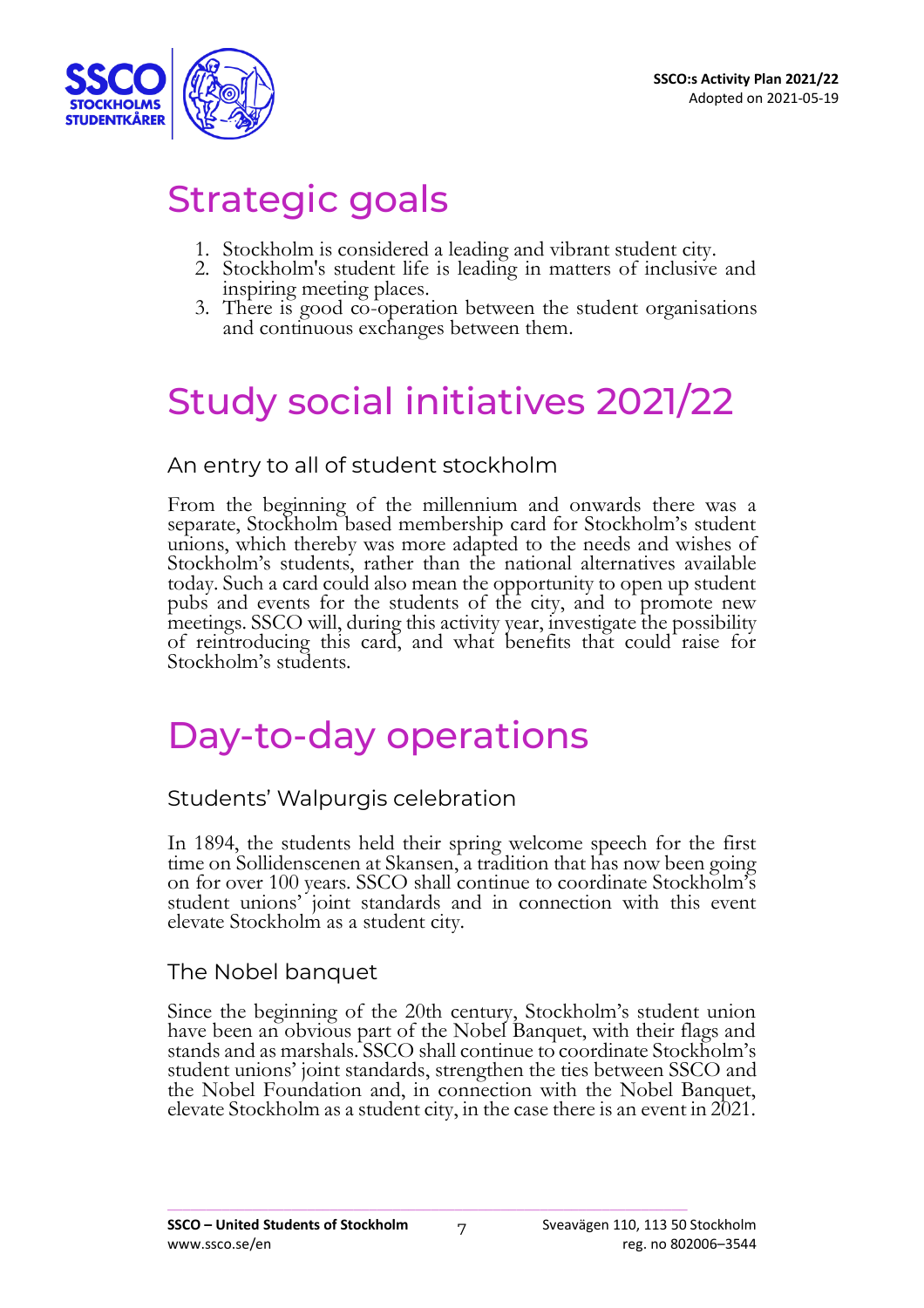

### Klubbmästarrådet (KMR)

SSCO shall be the hub for Stockholm's student pubs and together in Klubbmästarrådet educate, develop, and inspire for an inclusive and open environment around all of Stockholm's campuses.

#### The Nobel Lottery

SSCO shall continue to open the doors for students to the Nobel Banquet every year through the Nobel Lottery in collaboration with the Nobel Foundation, in the case there is an event in 2021.

#### Walpurgis Pub Crawl

The Walpurgis Pub Crawl was arranged for the first time in 1989 and will, under the continued leadership of the Ceremonial Masters and the Walpurgis Family, engage Stockholm's students for a full day in connection with Valborgsmässoafton.

#### Stockholm Prevents Alcohol and Drug Problems (STAD)

Security for guests and responsible staff is of great importance to SSCO for Stockholm's student pubs. In collaboration with the Stockholm Region, the Police and the Student Health, SSCO shall continue to coordinate education opportunities for the member unions' student pubs.

8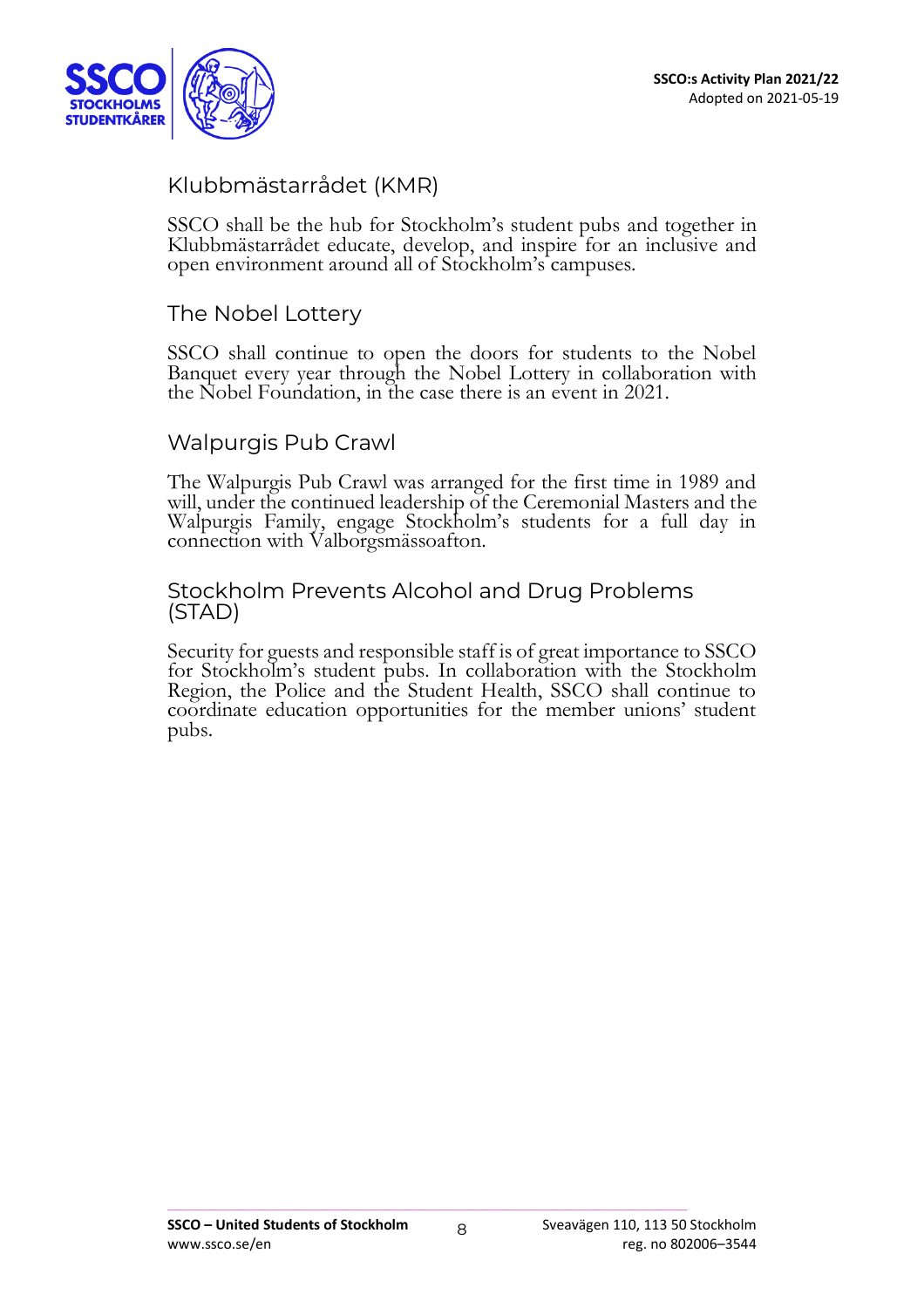part 3 Student service and member support

\_\_\_\_\_\_\_\_\_\_\_\_\_\_\_\_\_\_\_\_\_\_\_\_\_\_\_\_\_\_\_\_\_\_\_\_\_\_\_\_\_\_\_\_\_\_\_\_\_\_\_\_\_\_\_\_\_\_\_\_\_\_\_\_\_\_\_

**SSCO – United Students of Stockholm** Sveavägen 110, 113 50 Stockholm www.ssco.se/en reg. no 802006–3544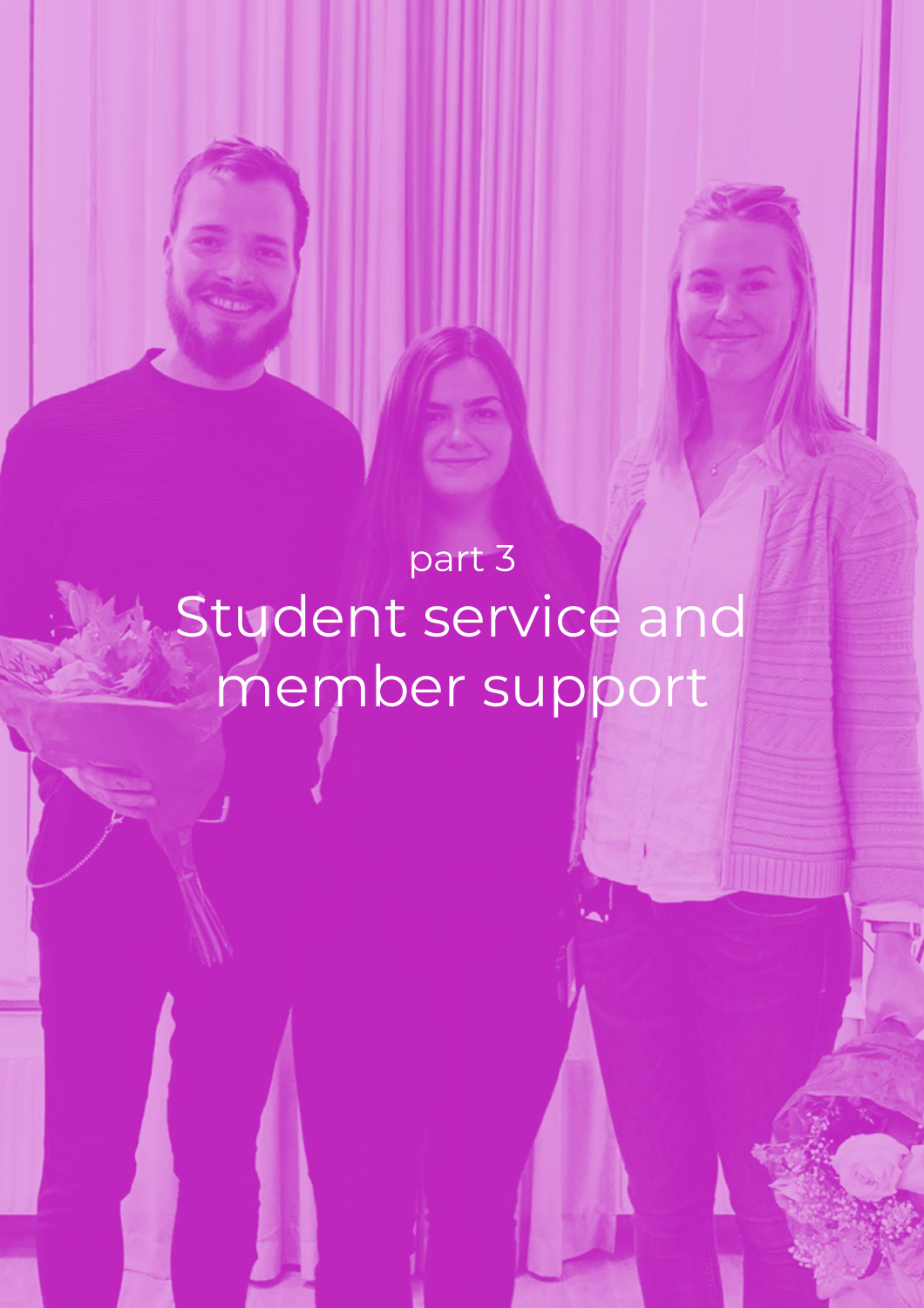

# Strategic goals

- 1. SSCO's member unions are strong and self-governing organisations.
- 2. All students in Stockholm are members of their student union.
- 3. It is easy for a student to get involved in SSCO and its student union.

# Member focus 2021/22

The effect of the pandemic on student unions

2020 came and completely turned education and involvement upsidedown. SSCO's member unions have since then testified to changed terms and conditions for both activities and finances as well as voluntary forces, and students' physical and psychosocial work environment are more topical than ever. As a regional member organisation, SSCO shall, within the framework of our operations, strengthen our member unions based on the aforementioned aspects and promote cooperation between them.

# Day-to-day operations

Akademisk kvart

In a housing crisis there needs to be alternative ways of getting a home during the study period. SSCO will continue to operate the subletting platform Akademisk Kvart for Stockholm's students with clear and student-adapted requirements for letting and renting.

### The Stockholm Convention

SSCO shall run the network The Stockholm Convention (Stockholmskonventet) and make it a natural digital meeting place for questions and support between the student unions. The Stockholm Convention will also meet twice a year to discuss and educate on current issues.